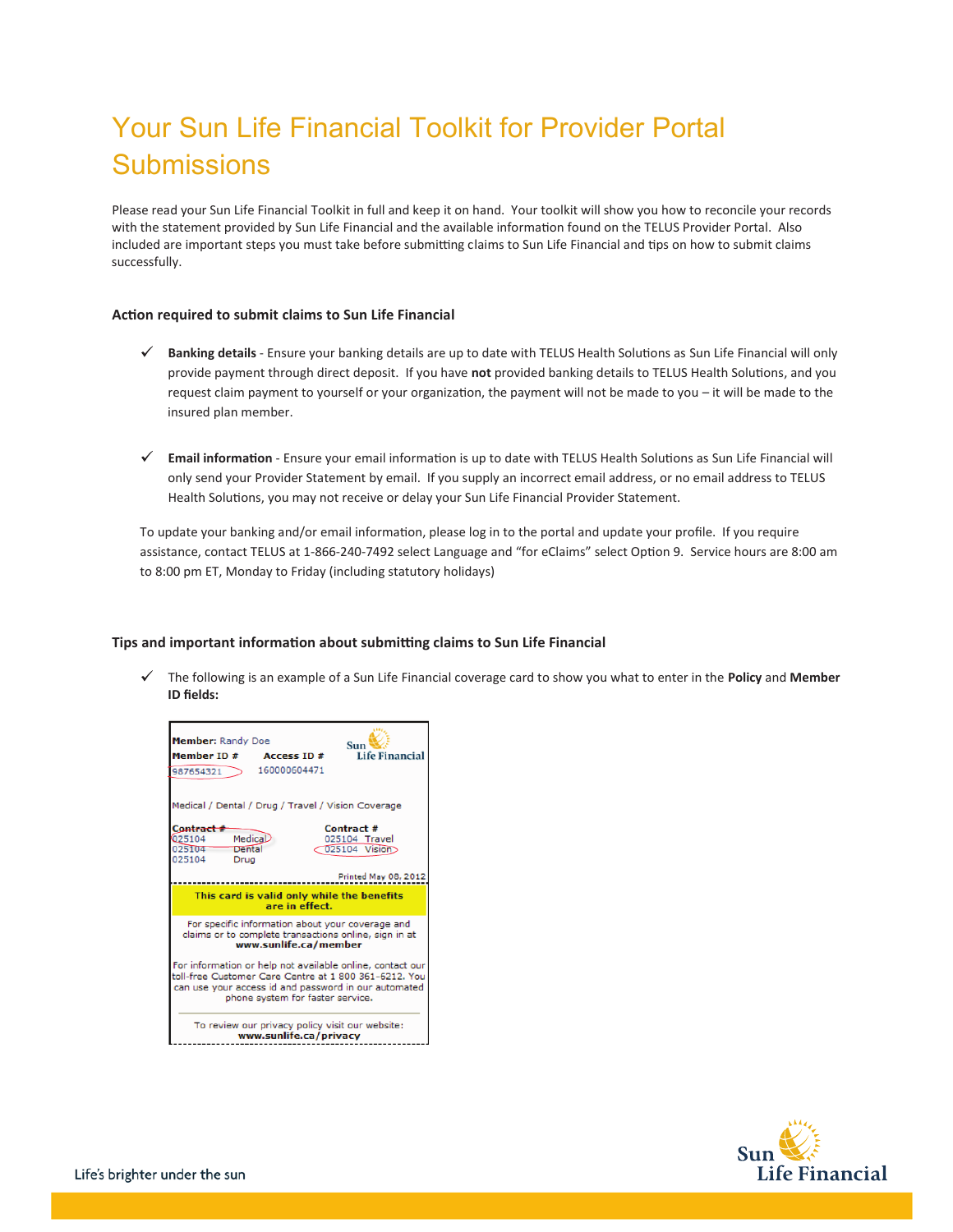9 In some cases, patients may present their drug cards. The following sample will show you what to enter in the **Policy** and **Member ID** fields:



Please note that Sun Life Contract numbers will not exceed six digits and Member IDs will not exceed eleven digits/characters. The last two digits ending in "01" should not be entered as part of the Member ID.

Several employers continue to review the eClaims service and have not yet chosen to make it available to their plan members. As a result, you will not be able to submit eClaims under their plans.

9 **Authorization forms** –Changes have been made to the authorization forms on the Provider Portal. Your patient must complete the authorization forms prior to submitting claims and the completed forms must be retained in the patient's file.

| <b>Extended Healthcare</b>                                                                                                                   |  |  |  |  |  |  |  |
|----------------------------------------------------------------------------------------------------------------------------------------------|--|--|--|--|--|--|--|
| <b>TODAY'S</b><br><b>AUTHORIZATION</b><br><b>PAST</b><br><b>CLAIM</b><br><b>TRANSACTIONS</b><br><b>ENTRY</b><br>TRANSACTIONS<br><b>FORMS</b> |  |  |  |  |  |  |  |
| <b>Consent Forms</b>                                                                                                                         |  |  |  |  |  |  |  |
| 1. Electronic Transmission Consent Form English / French                                                                                     |  |  |  |  |  |  |  |
| 2. Benefit Assignment Form English / French                                                                                                  |  |  |  |  |  |  |  |
|                                                                                                                                              |  |  |  |  |  |  |  |
|                                                                                                                                              |  |  |  |  |  |  |  |

- 9 **Explanation of Benefits** Save and print the Explanation of Benefits provided on all completed claims. This Explanation of Benefits must be given to the patient prior to his/her leaving the office as a receipt that their claim was submitted. You will not receive a detailed Explanation of Benefits from Sun Life Financial. You will receive a Sun Life Financial Provider Statement via email upon completion of the processing of the claims when payment has been made to you or to your organization. You will not receive a Provider Statement for claims paid to the insured member.
- 9 **\*\*All visioncare providers\*\*** Claims for visioncare supplies must not be submitted until the claimant has paid for the supplies in full. For example, we will not accept claims for visioncare supplies in which only a deposit has been made.
- 9 **Pre-payment of services** You must not submit claims in advance for services not yet rendered, even if the patient paid for a block of services in advance.

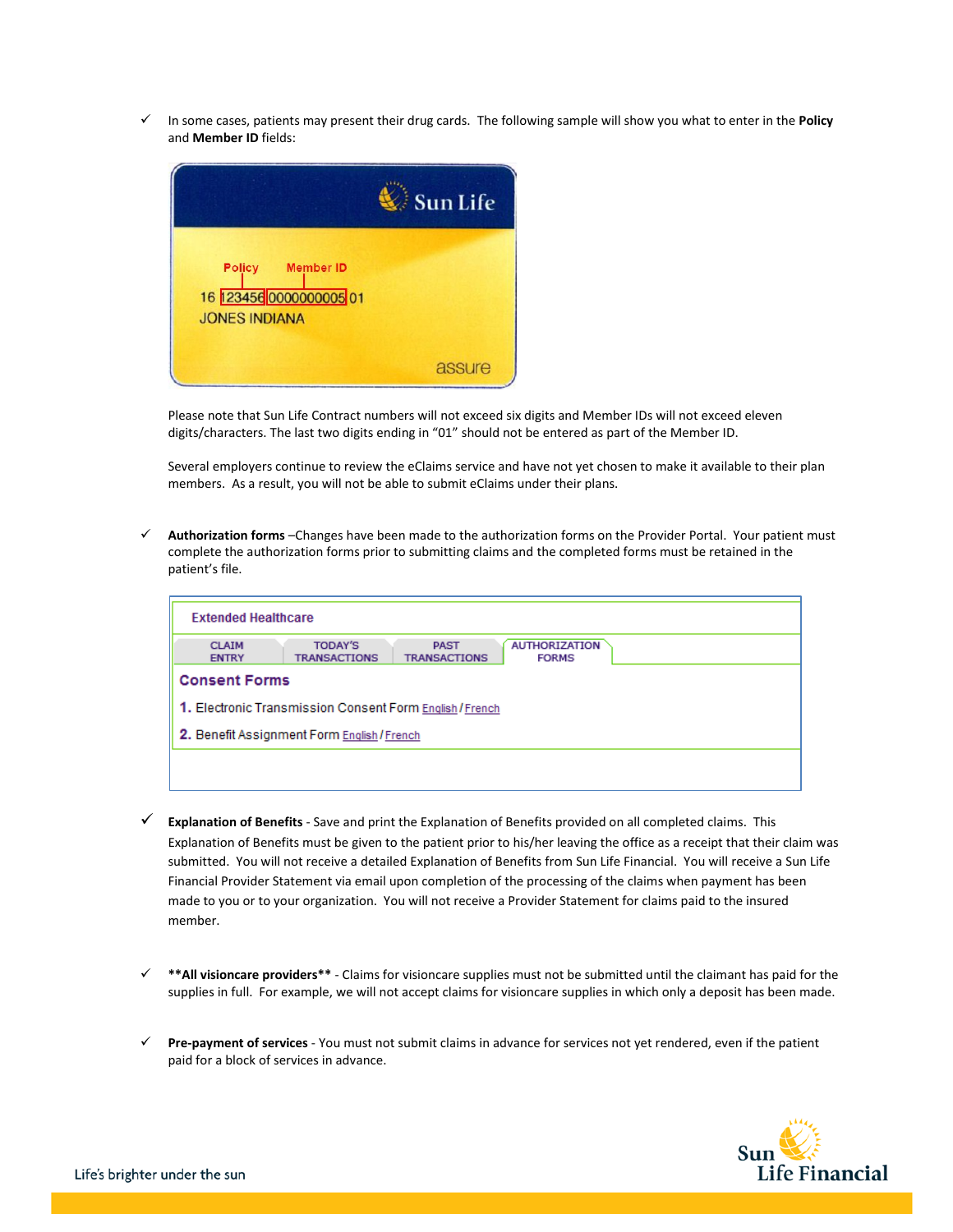- 9 **Service codes and pro-rating calculations** When submitting a claim, avoid selecting multiple service codes for a single visit. Fewer service codes will result in better real time completion and reduced "pro-rating" calculations.
- $\checkmark$  More than one treatment on the same day If you have rendered more than one service on the same day for a patient (either same service on two different body parts or the same service twice in the same day), these claims must be submitted as a paper claim - otherwise they will be considered a duplicate and will be declined.

# **Before contacting Sun Life Financial**

- 9 **When can I call Sun Life Financial?** Inquiries to Sun Life are only accepted if the payment was assigned to you, if we have asked you for additional information or if the member/patient is present in your office at the time of the call. You must have the contract number and member ID for the patient for whom you are calling. Without this level of detail, no information will be shared. To contact Sun Life, please call 1-855-301-4SUN (4786). Service hours are between 8 a.m. – 8 p.m. ET, Monday to Friday.
- 9 **When will I get paid? -** You could receive multiple bulk EFT payments for claims processed in a given day. Sun Life Financial will only provide payment through Electronic Fund Transfer (EFT). Payments (if applicable) will be deposited into the payee's account and can take up to 48 hours to appear after the claim has been completed. You may receive more than one Sun Life Provider Statement per day. You will receive one email per deposit made to your bank account. This will allow you to easily identify which claim(s) are part of which deposit.
- 9 **Why did my payment request get changed from me to the insured member?** Some plans do not allow assignment of payment to providers. If a plan sponsor does not allow assignment and you request assignment, payment will be switched to the insured member. Another reason may be that we do not have your banking details on file so it is important that you ensure your TELUS profile is complete and up to date.
- 9 **Whom should I call to update my personal information? –** You must contact TELUS Health Solutions for any updates to your personal information, such as your address, banking or e-mail information. It is important to keep your personal information up to date with TELUS Health Solutions. Incorrect information will result in delays or disruptions in service, such as fewer real time completed claims, payments being made to the insured member instead of to you and unsuccessful delivery of important payment information. To update your profile, please log in to the portal and update your profile. If you require assistance, contact TELUS at 1-866-240-7492 select Language and "for eClaims" select Option 9. Service hours are 8:30 am to 11:00 pm ET, Monday to Sunday.

## **Your Sun Life Financial Provider Statement**

You will receive a Sun Life Financial Provider Statement for claims that are assigned to you. The Provider Statement will be sent to the email address you provided to TELUS. You will not receive a detailed Explanation of Benefits from Sun Life Financial. This Provider Statement is intended to help you reconcile your records with the available information found on the TELUS Provider **Portal** 

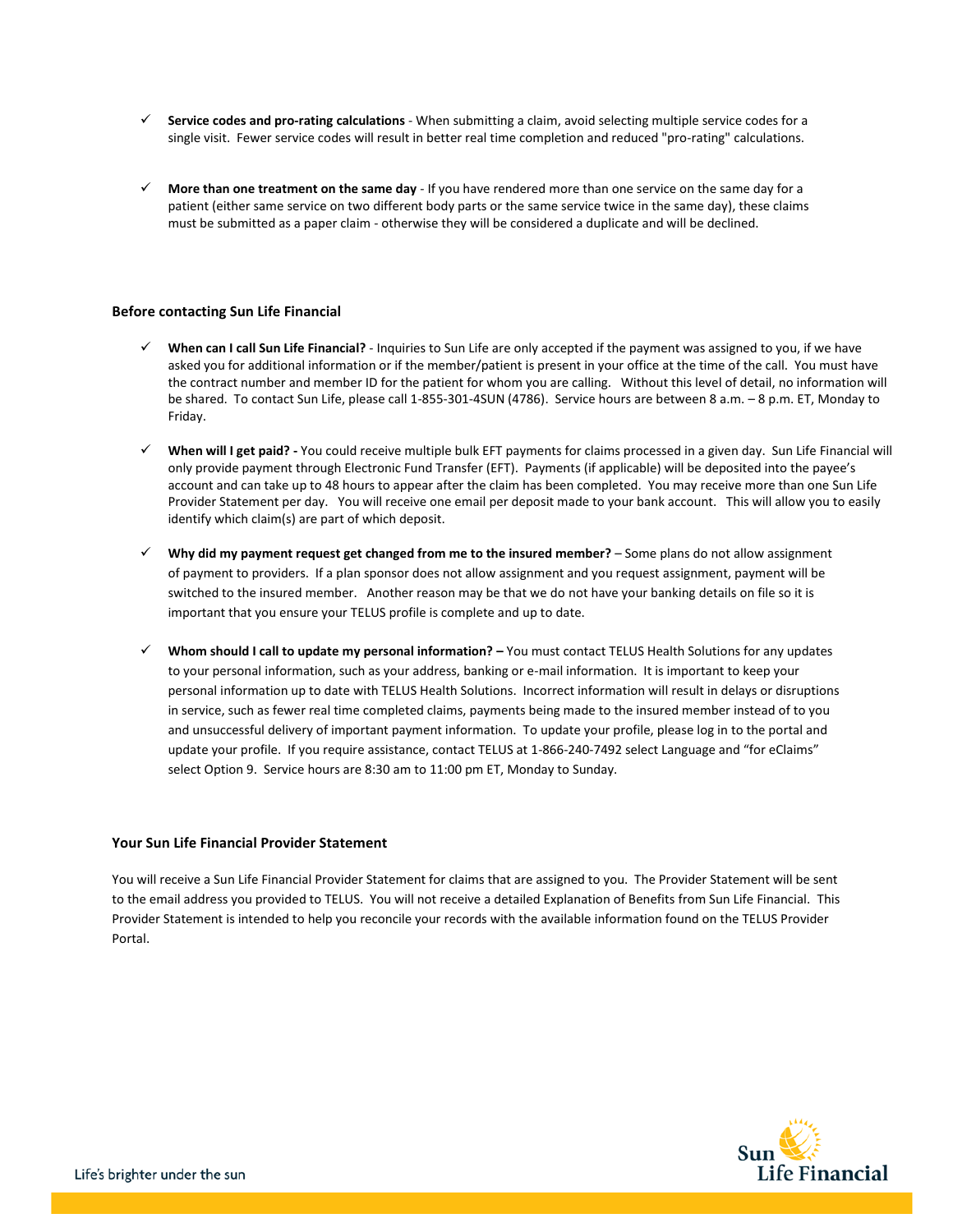#### **Here is a sample of what your Provider Statement will look like**

Your detailed Sun Life Financial Provider Statement is now available.<br>You will receive a separate email shortly containing the remainder of your transactions for this pay period if applicable. This is email 1 of 1.

#### **Sun Life Financial Provider Statement**

**Summary of Payment for Date:**<br>February 9, 2014

**Practitioner/Facility Name:** 

**Your Provider e-Claims ID:** 

Questions? Toll-free number:<br>1-855-301-4SUN (4786)

### **Statement overview**

Total direct deposit:<br>Deposited to your account #: \$263.75 **xxxxxxxx** xxxxx - xxx<br>040001174 Deposit ID:<br>Number of records:

Payments deposited into your account can take up to 48 hours to appear after your claim has been processed.

#### **Record details**

To confirm that payment for each claim has been received, you can match the Insurance Co Claim ID found on this statement with either the Explanation of Benefits you received from TELUS, or the "Past Transaction" tab on the TELUS Provider Portal.

| Submit<br>date      | <b>Insurance Co.</b><br>Claim ID / CPN | Claimant<br><i>initials</i> | <b>Total</b><br>amount<br>claimed | <b>Total amount</b><br>reimbursed by<br><b>Sun Life Financial</b> |  |  |
|---------------------|----------------------------------------|-----------------------------|-----------------------------------|-------------------------------------------------------------------|--|--|
| February<br>7, 2014 | 2014020743203818                       | <b>NF</b>                   | \$231.00                          | \$200.00                                                          |  |  |
| February<br>6, 2014 | 2014020643123416                       | ТP                          | \$75.00                           | \$63.75                                                           |  |  |

Do not respond to this message. We cannot accept electronic replies to this email. If you have questions, please contact us toll-free at 1-855-301-45UN (4786)

Please add Sun Life Financial@email.sunlife.com to your address book to ensure that this communication can be successfully delivered and not marked as spam

This email message is intended for the use of the individual or entity to which it is addressed and may contain information that is confidential. If you are not the intended recipient, you are notified<br>that any use, distri

This email communication was sent by Sun Life Financial Canada, 227 King Street South, Waterloo, ON, N2J 1R2.

#### **Confirming payment for claims submitted to Sun Life Financial with your Provider Statement**

When you receive your Sun Life Financial Provider Statement you can use it to confirm that payment has been received from Sun Life Financial.

The **Insurance Co Claim ID** field is found on the Sun Life Financial Provider Statement, on the Explanation of Benefits received on the Portal and on the Past Transactions Screen on the Portal. To confirm that payment for each claim has been received, match the Insurance Co Claim ID on your Sun Life Financial Provider Statement with the claim details provided through the TELUS Health eClaims Portal. Refer to the Explanation of Benefits you received when you submitted the claim through the Portal or to the information on the Past Transactions tab in the Portal.

You may receive more than one Sun Life Provider Statement per day. You will receive one email per deposit made to your bank account. This will allow you to easily identify which claim(s) are part of which deposit.

Here is a visual of the documents you will need and the fields you can use to confirm the payment for each claim:

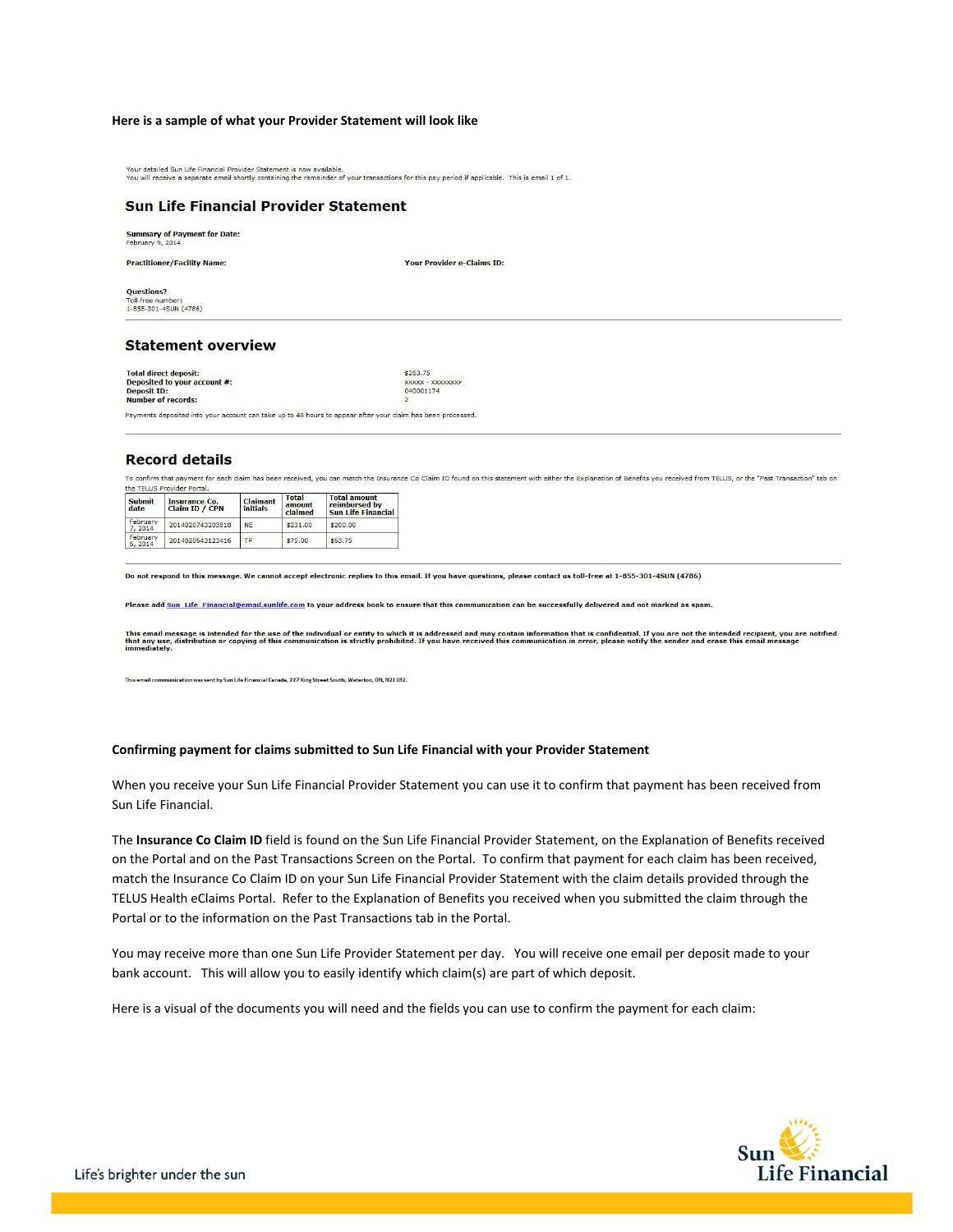## **Sun Life Financial Provider Statement**

| Submit date   | <b>Insurance Co Claim</b><br>ID / CPN | <b>Claimant</b><br>initials | <b>Total</b><br>amount<br>claimed | <b>Total amount</b><br>reimbursed by Sun<br>Life Financial |
|---------------|---------------------------------------|-----------------------------|-----------------------------------|------------------------------------------------------------|
| June 13, 2012 | 2012061300000834                      | FA                          | \$10.00                           | \$10.00                                                    |
| June 12, 2012 | 2012061200000831                      | SD                          | S 180                             | \$144.00                                                   |
| June 12, 2012 | 2012061200000823                      | ıс                          | \$999.99                          | \$799.92                                                   |

# **Sun Life Financial Explanation of Benefits – Saved, printed or downloaded from the Provider Portal**

| Insurance Company Claim ID: 2012061300000834                                                                      |                                           |                |                  |                 |                                   |                                  |               |         |  |  |  |
|-------------------------------------------------------------------------------------------------------------------|-------------------------------------------|----------------|------------------|-----------------|-----------------------------------|----------------------------------|---------------|---------|--|--|--|
| <b>Policy: 10480 (Extended Health Care)</b>                                                                       |                                           |                |                  |                 |                                   | Member ID: 8941                  |               |         |  |  |  |
| Insured/Member: Fred Alpine                                                                                       |                                           |                |                  |                 |                                   | <b>Date of Birth: 1948-03-01</b> |               |         |  |  |  |
| <b>Patient:</b> Fred Alpine<br>Date of Birth: 1948-03-01<br><b>Relationship to Insured/Member: Insured Member</b> |                                           |                |                  |                 |                                   |                                  |               |         |  |  |  |
|                                                                                                                   | <b>Provider Claim Reference ID: 17776</b> |                |                  |                 | <b>Date Submitted: 2012-06-13</b> |                                  |               |         |  |  |  |
|                                                                                                                   |                                           |                |                  |                 |                                   |                                  |               |         |  |  |  |
|                                                                                                                   |                                           |                |                  |                 |                                   | Payable                          | Paid          |         |  |  |  |
| Date of Service                                                                                                   | <b>Service Description</b>                |                | <b>Submitted</b> | <b>Eligible</b> | <b>Deductible</b>                 | At                               | <b>Amount</b> | Note(s) |  |  |  |
| 2012-06-13                                                                                                        | Assessment, brief                         |                | 10.00            | 10.00           | 10.00                             | 80%                              | 10.00         |         |  |  |  |
|                                                                                                                   |                                           | <b>Totals:</b> | \$10.00          |                 |                                   |                                  | \$10.00       |         |  |  |  |

# **TELUS Provider Portal Past Transaction Tab**

| <b>PAST</b><br>TRANSACTIONS              |                   |                |                               |                    |                   |
|------------------------------------------|-------------------|----------------|-------------------------------|--------------------|-------------------|
| Insurance Co.<br>Claim ID                | Response Status " | Web Claim ID * | Patient Name (Last, First). v | Total<br>Submitted | <b>Total Paid</b> |
| 2012061300000834 Explanation of Benefits |                   | 17776          | Alpine, Fred                  | \$10.00            | \$10.00           |
|                                          |                   |                |                               |                    |                   |

# **Using the claim examples above, let's walk through an example**

- 1. You receive an email from Sun Life Financial with a subject line "Your Sun Life Financial Provider Statement ID 123456789". This email contains your Sun Life Financial Provider Statement.
- 2. The first record detail on your Sun Life Financial Provider Statement, indicates that you submitted a claim on June  $13<sup>th</sup>$ 2012 for \$10.00, with Insurance Co Claim ID - 2012061300000834



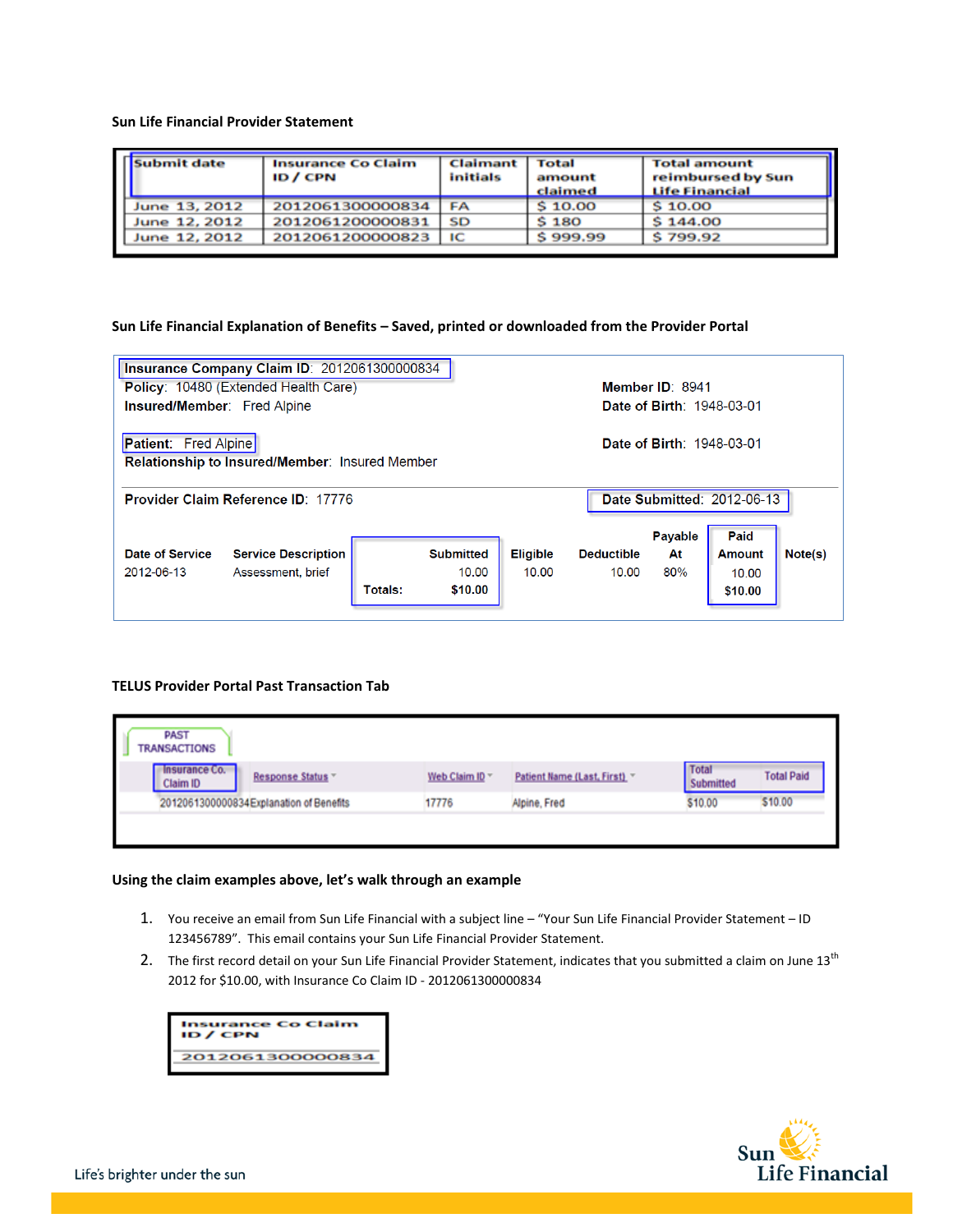- PAST<br>TRANSACTIONS
- 3. You login to the Provider Portal and check your "Past Transaction" tab
- 4. Using the "Insurance Co Claim ID" number from the Sun Life Financial Provider Statement, you locate the matching claim on the Provider Portal. The Provider Portal indicates that the total paid is \$10.00



5. On your Sun Life Financial Provider Statement, the "Total amount reimbursed by Sun Life Financial" confirms that you were paid \$10.00 for that claim.



## **Document field name legend**

This legend will assist you in reconciling your documents. The related field names for the three types of documentation you may receive have been identified in this table below.

| Document | <b>Sun Life Financial Provider</b><br><b>Statement</b> | <b>Sun Life Financial Explanation of Benefits -</b><br>from the Provider Portal | <b>TELUS Provider Portal Past Transaction</b><br>Tab |  |  |  |
|----------|--------------------------------------------------------|---------------------------------------------------------------------------------|------------------------------------------------------|--|--|--|
|          | Submit date                                            | Date Submitted                                                                  | Submit date                                          |  |  |  |
| document | Insurance Co Claim ID/CPN $\leq$                       | Insurance Company Claim ID                                                      | Insurance Co Claim ID                                |  |  |  |
|          | Claimant initials                                      | Patient - First and last name are                                               | Patient Name (Last, First) - You will                |  |  |  |
|          |                                                        | displayed. I.e. Jane Doe on the                                                 | have to deduce the intials from the last             |  |  |  |
| 5        |                                                        | explanation of benefits is JD on the Sun                                        | and first name. I.e. Doe, Jane = JD.                 |  |  |  |
|          |                                                        | Life Financial Provider Statement.                                              |                                                      |  |  |  |
| name     | Total amount claimed                                   | <b>Totals Submitted</b>                                                         | <b>Total Submitted</b>                               |  |  |  |
| Field    | Total amount reimbursed by                             | <b>Totals Paid</b>                                                              | <b>Totals Paid</b>                                   |  |  |  |
|          | Sun Life Financial                                     |                                                                                 |                                                      |  |  |  |

## **Provider Statement FAQ**

- 9 **When will I receive a Sun Life Financial Provider Statement? –** When you submit a claim that results in a completed Explanation of Benefits or a Claim Acknowledgment and the claim is payable to you or your organization.
- 9 **How long will it take for the email to appear in my inbox? -** If the claim resulted in a completed Explanation of Benefits, the email should appear in your inbox within 24-48 hours after you submitted the claim. If the claim resulted in a Claim Acknowledgment, the email will appear 24-48 hours after Sun Life Financial has completed their review of the claim.